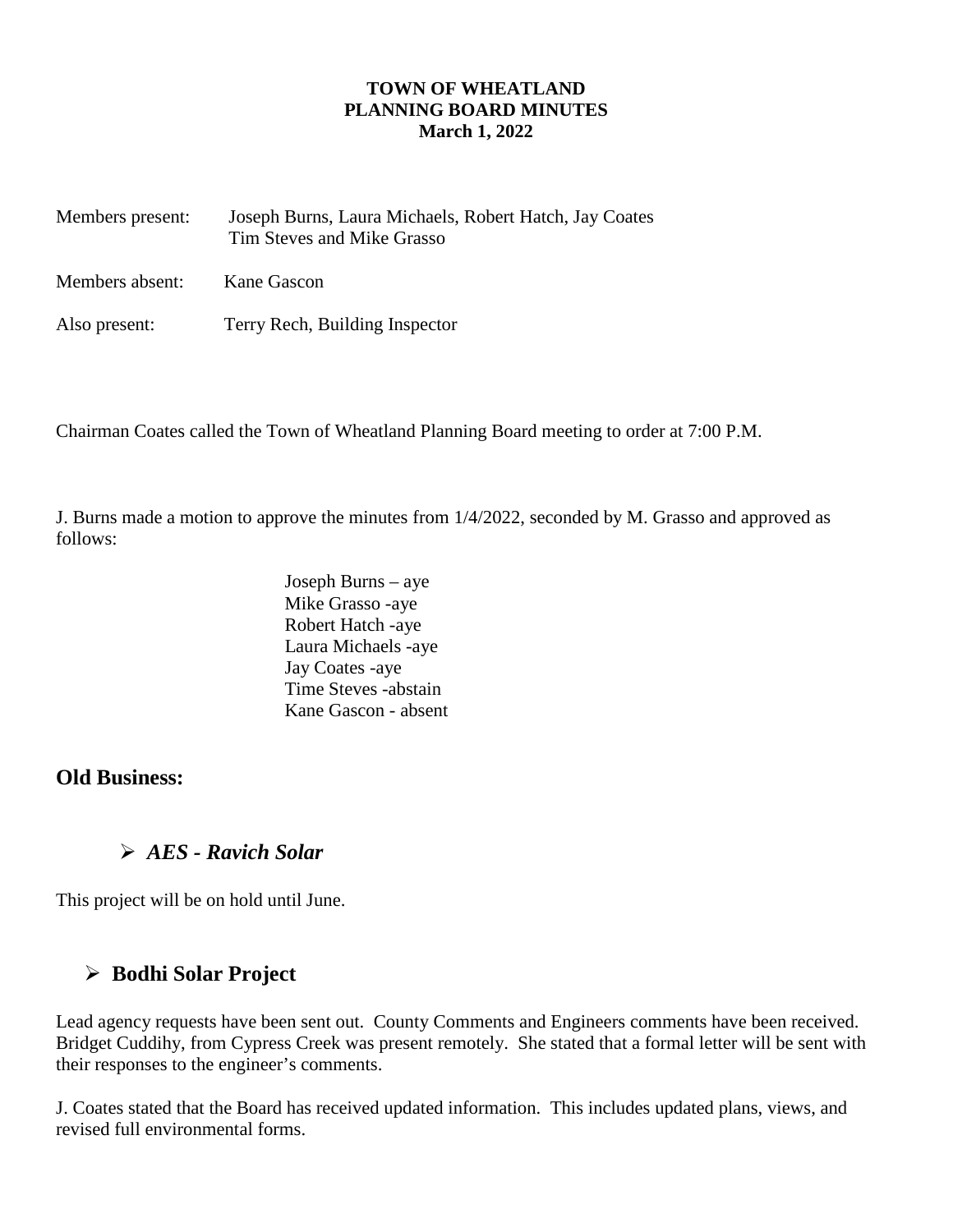Ms. Cuddihy stated that Cypress Creek has updated information. She stated that the pole line up was updated. The plans changed from having 6 poles to having 4 poles and 2 pad mounts. The 2 pad mounts contain the utility meter and the customer meter. The landscaping plan has also been changed. They shifted from only evergreens to a blend of deciduous trees and evergreens. The SEQR has been revised to incorporate the Town of Wheatland's Ag and Farmland Protection Plan. A redacted version of the lease agreement with the owners has also been included.

J. Coates stated that they have had discussions about the screening plantings during their weekly calls with Cypress Creek. Ms. Cuddihy stated that they are looking at planting some smaller shrubs along with the trees to help with the screening. There have been discussions of whether to add a berm to the screening as well. Mark Sweeny, Attorney for Cypress Creek stated that the benefit of berms is that they raise plantings and add a hedgerow look, but it can be difficult for the plantings to thrive since they are raised up on the berm. If a berm is done for this project, it would be best to be lower so that the roots can grow down into the soil.

Mike Simons and Jonathon Spurr from LaBella Assoc. were present virtually to address the Board. He stated that they will be reviewing the Stormwater Management Pollution Protection Plan. This will be completed in a few weeks so that Cypress Creek will have time to review any comments before the Public Hearing.

R. Hatch made the following motion, seconded by L. Michaels. It was unanimously passed by the Board.

### **RESOLUTION ACCEPTING APPLICATION AS COMPLETE AND SETTING A PUBLIC HEARING FOR THE BODHI SOLAR PROJECT**

WHEREAS, the Town of Wheatland Planning Board (the "Board") is considering an application for a Special Exception Use and Site Plan Approval pursuant to Section 130-62 W. Solar Energy Systems of the Wheatland Town Code submitted by Bodhi 1 Solar LLC (the "Applicant") for a 5.0 megawatt("MW") solar photovoltaic system (the "Project") on approximately 46.7 acres of a parcel located at 1699 Riga Mumford Road (Tax Map parcel 197.03-1-8.11) (the "Property").

WHEREAS, on or about December 1, 2021, the Applicant submitted an application package including a Town's application form, landowner authorization form , Civil site plan set, Full Environmental Assessment Form ("FEAF"), an Operations and Maintenance Plan, Decommissioning Plan and Estimate, a technical memorandum describing construction and measures to avoid or minimize potential environmental impacts, photographic visual simulations, a copy of the interconnection agreement for the Project, a farmland classification plan, the NYSDAM Notice of Intent, a glare analysis, a sound analysis and a proposed stormwater pollution prevention plan ("SWPPP");

WHEREAS, on or about January 4, 2022, the Applicant made an initial presentation to the Board on the Project and Application, received comments from the Board, the Building Inspector, and the public and the Board adopted a resolution declaring its intent to be Lead Agency under the State Environmental Quality Review Act (ECL Article 8 and its implementing regulations at 6 NYCRR Part 617, collectively ("SEQRA"));

WHEREAS, on or about January 10, 2022, the Monroe County Dept. Of Planning and Development having received a referral of the application from the Secretary to the Board pursuant to General Municipal Law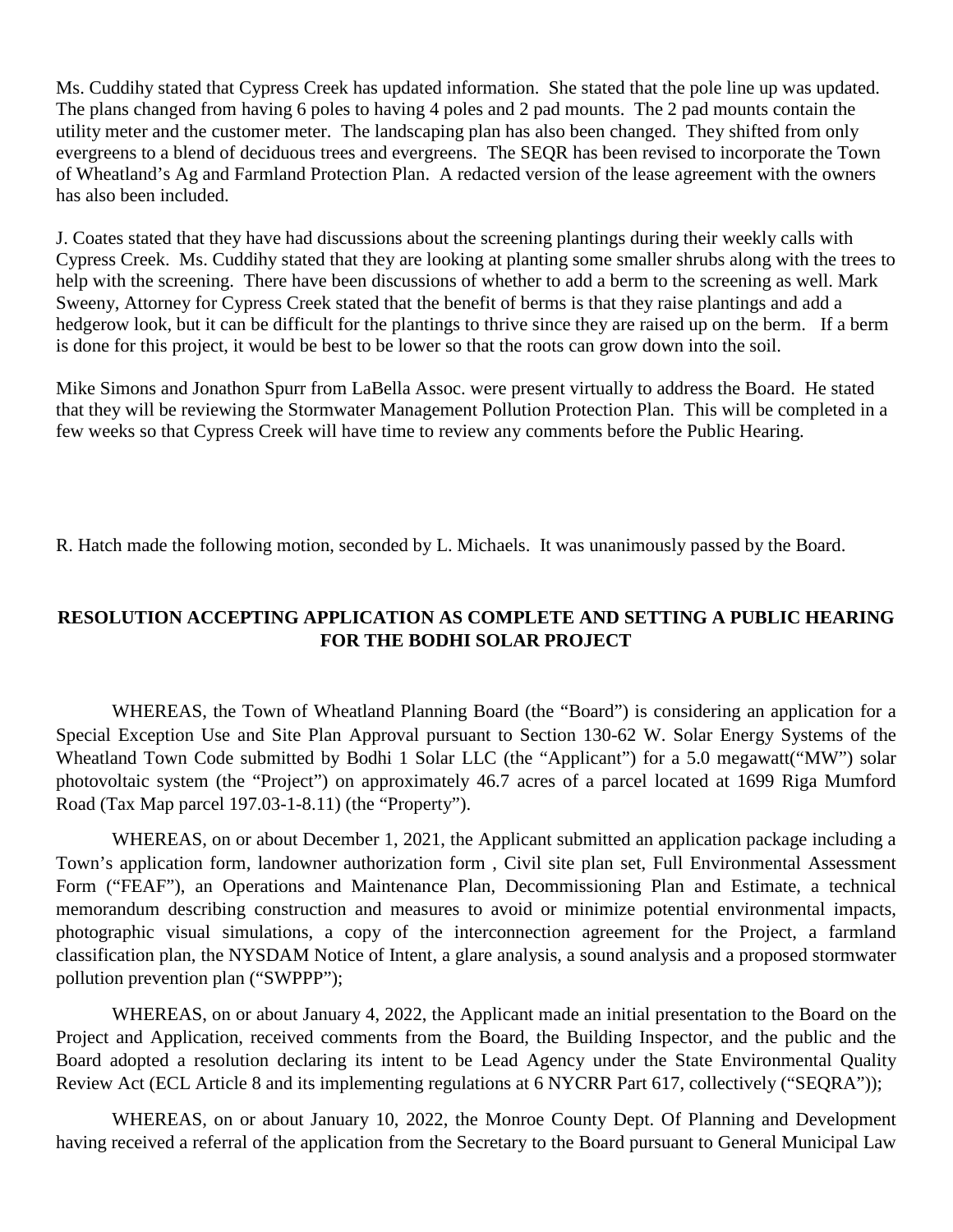Section 239-m and Section 130-60 (c) of the Wheatland Town Code provided its determination and comments on the Application to the Board;

WHEREAS, on or about January 28, 2022, LaBella Associates, the Board's engineering consultant, provided comments on the Application;

WHEREAS, on or about February 9, 2022, the Applicant submitted a supplemental package responding the comments received from the Board, the Monroe County Planning and Development, LaBella Associates and the Public which included a revised site plan set, updated visual assessment analysis including visual simulations, a copy of the redacted agreement with the landowner for the Project, and a revised FEAF (the "Supplemental Submission");

WHEREAS, on or about February 28, 2022, the Secretary of the Planning Board sent notices of the Board's Intent to be Lead Agency to the Involved Agencies including the NYS Energy Research and Development Authority, NYS Dept. of Environmental Conservation, NYS Dept. of Transportation, NYS office of Park, Recreation and Historic Preservation, NYS Dept. of Agriculture and Markets, the Monroe County Dept. of Planning and Development, Monroe County Executive, the Wheatland Town Board, Mumford Fire District, Wheatland – Scottsville Fire District, Agriculture & Life Science Institute;

WHEREAS, the Board has reviewed the Application and Supplemental Submission and the comments from the other involved agencies;

NOW, THEREFORE, the Board hereby resolves the following:

- 1. The Application is complete for purposes of review in accordance with the Wheatland Town Code;
- 2. A public hearing shall be held on the Application on **April 5, 2022 at 7:00 pm** at the Wheatland Town Offices, 22 Main Street, Scottsville, New York 14546
- 3. The Secretary to the Board is directed and authorized to publish in the Town's official newspaper, mail and/or post notices of the public hearing in accordance with the Wheatland Town Code; and
- 4. This Resolution shall take effect immediately.

Dated: March 1, 2022

PASSED AND ADOPTED by the Wheatland Planning Board on this  $1<sup>st</sup>$  day of March 2022.

#### ROLL CALL VOTE

|                     | Aye | Nay | Absent | Abstain                                                                            |
|---------------------|-----|-----|--------|------------------------------------------------------------------------------------|
| <b>Chair Coates</b> | X   |     |        |                                                                                    |
| Mike Grasso         | X   |     |        |                                                                                    |
| <b>Tim Steves</b>   | X   |     |        |                                                                                    |
| Joe Burns           | X   |     |        |                                                                                    |
| Laura Michaels      | X   |     |        |                                                                                    |
| Robert Hatch        | X   |     |        |                                                                                    |
| Kane Gascon         |     |     | X      |                                                                                    |
|                     |     |     |        | T. Rech stated that the official address for this project is 1699 Riga Mumford Rd. |

**New Business:** None